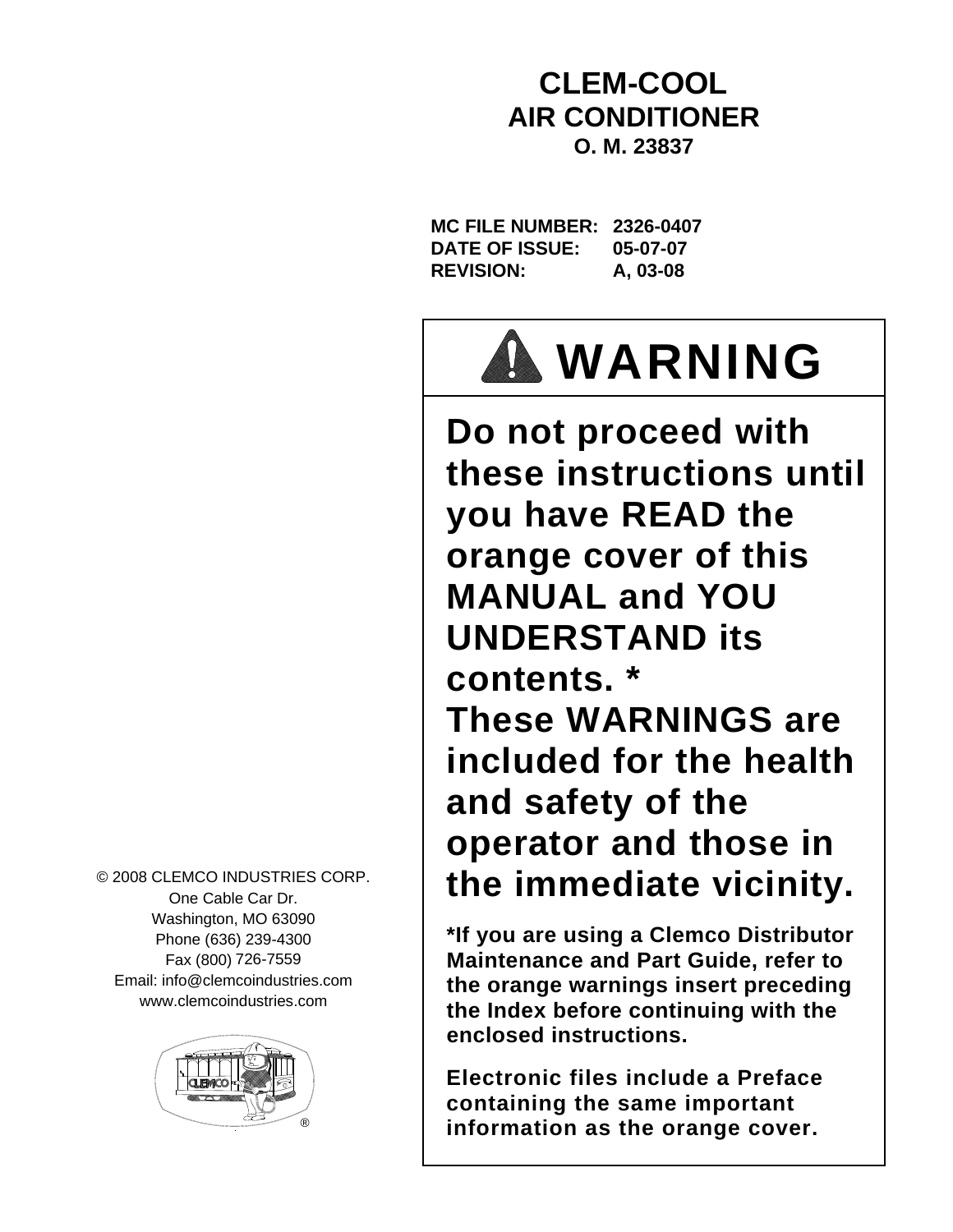# **WARNING**

- **Read and follow ALL instructions before using this equipment.**
- **Failure to comply with ALL instructions can result in serious injury or death.**
- **In the event that the user, or any assistants of the user of this equipment cannot read or cannot completely understand the warnings and information contained in these instructions, the employer of the user and his assistants must thoroughly educate and train them on the proper operation and safety procedures of this equipment.**

#### **NOTICE TO PURCHASERS AND USERS OF OUR PRODUCTS AND THIS INFORMATIONAL MATERIAL**

The products described in this material, and the information relating to those products, is intended for knowledgeable, experienced users of abrasive blasting equipment.

No representation is intended or made as to the suitability of the products described herein for any particular purpose or application. No representations are intended or made as to the efficiency, production rate, or the useful life of the products described herein. Any estimate regarding production rates or production finishes are the responsibility of the user and must be derived solely from the user's experience and expertise, and must not be based on information in this material.

The products described in this material may be combined by the user in a variety of ways for purposes determined solely by the user. No representations are intended or made as to the suitability or engineering balance of the combination of products determined by the user in his selection, nor as to the compliance with regulations or standard practice of such combinations of components or products.

Abrasive Blast Equipment is only a component of the range of equipment used in an abrasive blasting job. Other products may include an air compressor, abrasive, scaffolding, hydraulic work platforms or booms, paint spray equipment, dehumidification equipment, air filters and receivers, lights, ventilation equipment, parts handling equipment, specialized respirators, or equipment that while offered by Clemco may have been supplied by others. Each manufacturer and supplier of the other products used in the abrasive blasting job must be contacted for information, training, instruction and warnings with regard to the proper and safe use of their equipment in the particular application for which the equipment is being used. The information provided by Clemco is intended to provide instruction only on Clemco products. All operators must be trained in the proper, safe, use of this equipment. It is the responsibility of the users to familiarize themselves with, and comply with, all appropriate laws, regulations, and safe practices that apply to the use of these products. Consult with your employer about training programs and materials that are available.

Our company is proud to provide a variety of products to the abrasive blasting industry, and we have confidence that the professionals in our industry will utilize their knowledge and expertise in the safe efficient use of these products.

### **GENERAL INSTRUCTIONS**

**Described herein are some, BUT NOT ALL, of the major requirements for safe and productive use of blast machines, remote control systems, operator respirator assemblies, and related accessories. Completely read ALL instruction manuals prior to using equipment.** 

**The user's work environment may include certain HAZARDS related to the abrasive blasting operation. Proper protection for the blaster, as well as anyone else that may be EXPOSED to the hazards generated by the blasting process, is the responsibility of the user and/or the employer. Operators MUST consult with their employer about what hazards may be present in the work environment including, but not limited to, exposure to dust that may contain TOXIC MATERIALS due to the presence of silica, cyanide, arsenic or other toxins in the abrasive, or materials present in the surface to be blasted such as lead or heavy metals in coatings. The environment may also include fumes that may be present from adjacent coatings application, contaminated water, engine exhaust, chemicals, and asbestos. The work area may include PHYSICAL HAZARDS such as an uneven work surface, poor visibility, excess noise, and electrical hazards. The operator MUST consult with his employer on the identification of potential hazards, and the appropriate measures that MUST be taken to protect the blaster and others that might be exposed to these hazards.** 

**ALL machines, components and accessories MUST be installed, tested, operated and maintained only by trained, knowledgeable, experienced users.** 

**DO NOT modify or substitute any Clemco parts with other types or brands of equipment. Unauthorized modification and parts substitution on supplied air respirators is a violation of OSHA regulations and voids the NIOSH approval.**

### **OPERATIONAL INSTRUCTIONS**

### **OPERATOR SAFETY EQUIPMENT**

# **WARNING**

- **Blast operators and others working in the vicinity of abrasive blasting must always wear properlymaintained, NIOSH-approved, respiratory protection appropriate for the job site hazards.**
- **DO NOT USE abrasives containing more than one percent crystalline (free) silica. Ref. NIOSH Alert #92-102**
- **Inhalation of toxic dust (crystalline silica, asbestos, lead paint and other toxins) can lead to serious or fatal disease (silicosis, asbestosis, lead or other poisoning).**

• ALWAYS wear NIOSH-approved supplied-air respirators as required by OSHA, in the presence of any dust including, but not limited to, handling or loading abrasive; blasting or working in the vicinity of blast jobs; and cleanup of expended abrasive. Prior to removing respirator, an air monitoring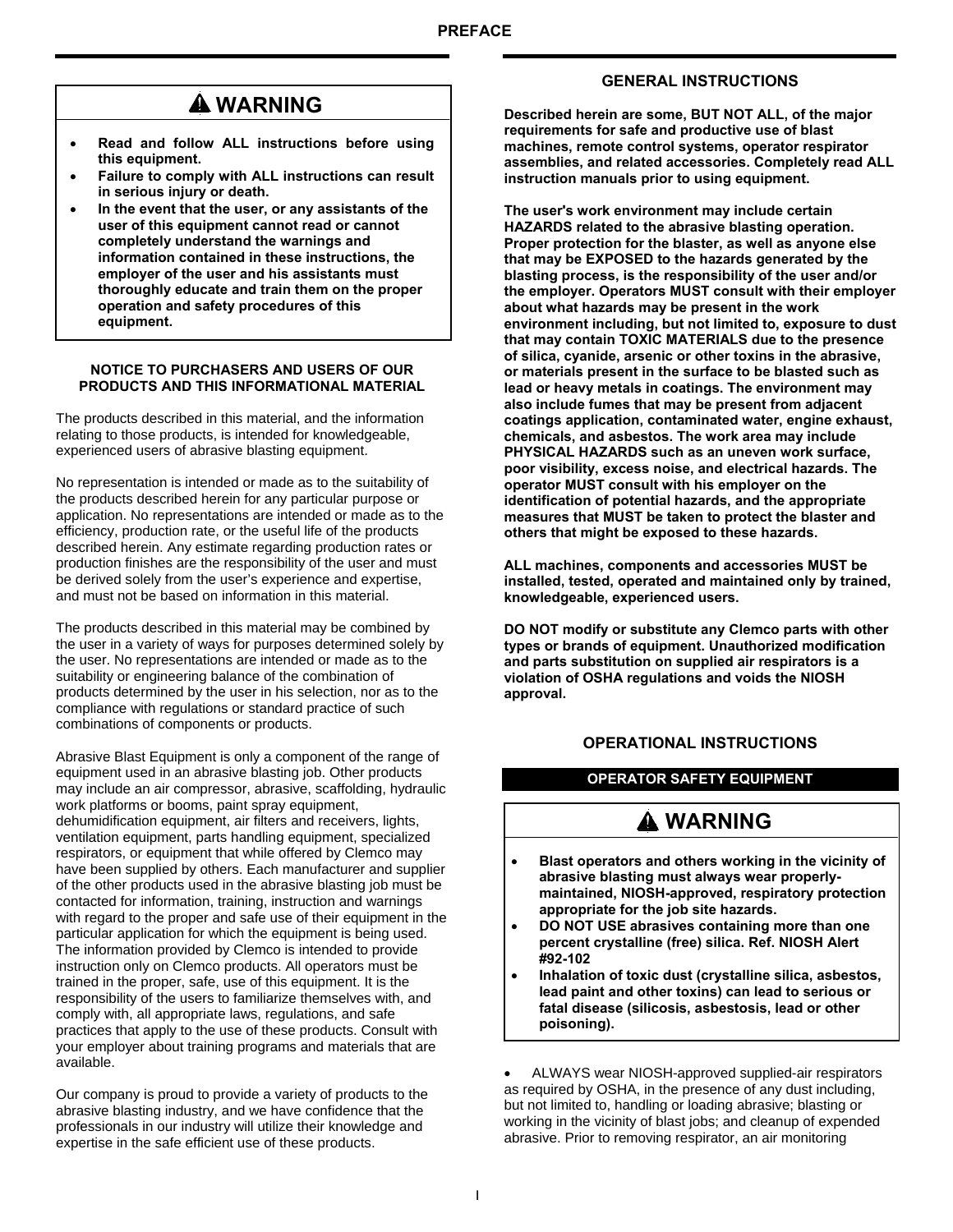instrument should be used to determine when surrounding atmosphere is clear of dust and safe to breathe.

- NIOSH-approved, supplied-air respirators are to be worn ONLY in atmospheres:
	- NOT IMMEDIATELY dangerous to life or health and,
	- from which a user can escape WITHOUT using the respirator.

• Clemco supplied-air respirators **DO NOT REMOVE OR PROTECT AGAINST CARBON MONOXIDE (CO) OR ANY OTHER TOXIC GAS.** Carbon monoxide and toxic gas removal and/or monitoring device must be used in conjunction with respirator to insure safe breathing air.

Air supplied to respirator MUST BE AT LEAST GRADE D QUALITY as described in Compressed Gas Association Commodity Specification G-7.1, and as specified by OSHA Regulation 1910.139 (d).

• ALWAYS locate compressors to prevent contaminated air (such as CO from engine exhaust) from entering the air intake system. A suitable in-line air purifying sorbent bed and filter or CO Monitor should be installed to assure breathing air quality.

• ALWAYS use a NIOSH-approved breathing air hose to connect an appropriate air filter to the respirator. Use of a nonapproved air hose can subject the operator to illness caused by the release of chemical agents used in the manufacture of non-approved breathing air hose.

• ALWAYS check to make sure air filter and respirator system hoses are NOT CONNECTED to in-plant lines that contain nitrogen, acetylene or any other non-breathable gas. NEVER use oxygen with air line respirators. NEVER modify air line connections to accommodate air filter/respirator breathing hose WITHOUT FIRST testing content of the air line. **FAILURE TO TEST THE AIR LINE MAY RESULT IN DEATH TO THE RESPIRATOR USER.** 

• Respirator lenses are designed to protect against rebounding abrasive. They do not protect against flying objects, glare, liquids, radiation or high speed heavy materials. Substitute lenses from sources other than the original respirator manufacturer will void NIOSH-approval of this respirator.

### **BLAST MACHINES AND REMOTE CONTROLS**

# **WARNING**

- **ALWAYS equip abrasive blast machines with remote controls.**
- **Abrasive blast machine operators must wear NIOSHapproved supplied-air respirators (ref: OSHA regulations 1910.94, 1910.132, 1910.139 and 1910.244).**

• NEVER modify OR substitute remote control parts. Parts from different manufacturers are NOT compatible with Clemco equipment. If controls are altered, involuntary activation, which may cause serious injury, can occur.

Inspect the air control orifice DAILY for cleanliness. NEVER use welding hose in place of twinline control hose. The internal diameter and rubber composition are UNSAFE for remote control use.

• UNLESS OTHERWISE SPECIFIED, maximum working pressure of blast machines and related components MUST NOT exceed National Board approved 125 psig (8.5 BAR).

NEVER weld on blast machine. Welding may affect dimensional integrity of steel wall and WILL VOID National Board approval.

Point nozzle ONLY at structure being blasted. High velocity abrasive particles WILL inflict serious injury. Keep unprotected workers OUT of blast area.

• NEVER attempt to manually move blast machine when it contains abrasive. EMPTY machines, up to 6 cu. ft.(270kg) capacity, are designed to be moved:

- on flat, smooth surfaces by AT LEAST two people;
- with the Clemco "Mule"; or
- with other specially designed machine moving devices.

Larger empty blast machines or ANY blast machine containing abrasive MUST be transported by mechanical lifting equipment.

#### **AIR HOSE, BLAST HOSE, COUPLINGS, AND NOZZLE HOLDERS**

• Air hose, air hose fittings and connectors at compressors and blast machines MUST be FOUR times the size of the nozzle orifice. Air hose lengths MUST be kept as short as possible AND in a straight line. Inspect DAILY and repair leakage IMMEDIATELY.

Blast hose inside diameter MUST be THREE to FOUR times the size of the nozzle orifice. AVOID sharp bends that wear out hose rapidly. Use SHORTEST hose lengths possible to reduce pressure loss. Check blast hose DAILY for soft spots. Repair or replace IMMEDIATELY.

ALWAYS cut loose hose ends square when installing hose couplings and nozzle holders to allow uniform fit of hose to coupling shoulder. NEVER install couplings or nozzle holders that DO NOT provide a TIGHT fit on hose. ALWAYS use manufacturers recommended coupling screws.

Replace coupling gaskets FREQUENTLY to prevent leakage. Abrasive leakage can result in dangerous coupling failure. ALL gaskets MUST be checked SEVERAL times during a working day for wear, distortion and softness.

Install safety pins at EVERY coupling connection to prevent accidental disengagement during hose movement.

• ALWAYS attach safety cables at ALL air hose AND blast hose coupling connections. Cables relieve tension on hose and control whipping action in the event of a coupling blow-out.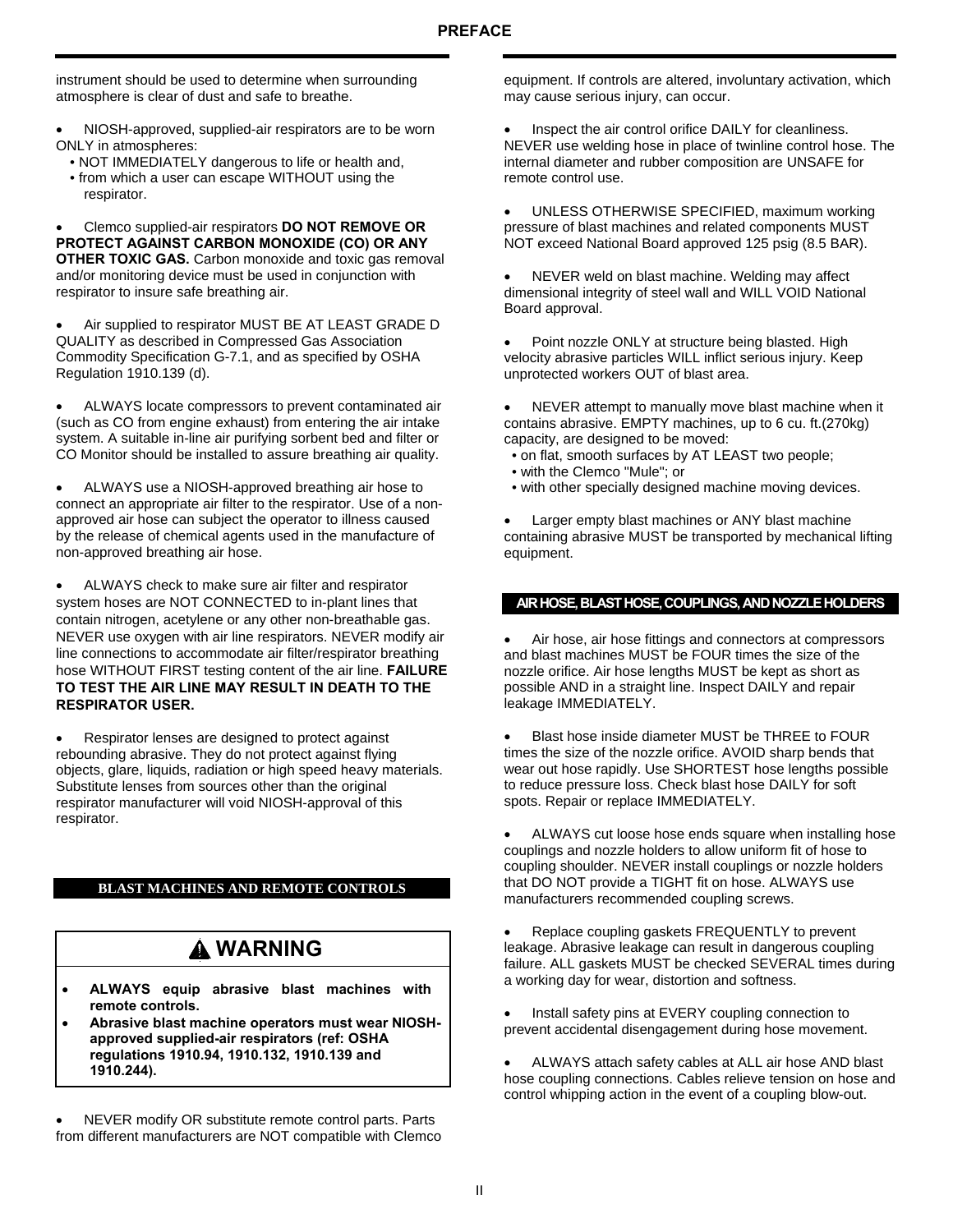#### **MAINTENANCE**

• ALWAYS shut off compressor and depressurize blast machine BEFORE doing ANY maintenance.

• Always check and clean ALL filters, screens and alarm systems when doing any maintenance.

• ALWAYS cage springs BEFORE disassembling valves IF spring-loaded abrasive control valves are used.

• ALWAYS completely follow owner's manual instructions and maintain equipment at RECOMMENDED intervals.

#### **ADDITIONAL ASSISTANCE**

• Training and Educational Programs.

Clemco Industries Corp. offers a booklet, Blast-Off 2, developed to educate personnel on abrasive blast equipment function and surface preparation techniques. Readers will learn safe and productive use of machines, components and various accessories, including selection of abrasive materials for specific surface profiles and degrees of cleanliness.

• The Society for Protective Coatings (SSPC) offers a video training series on protective coatings including one entitled "Surface Preparation." For loan or purchase information, contact SSPC at the address shown below.

#### **TECHNICAL DATA AND RESEARCH COMMITTEES**

• The following associations offer information, materials and videos relating to abrasive blasting and safe operating practices.

#### **The Society for Protective Coatings (SSPC)**

 40 24th Street, Pittsburgh PA 15222-4643 Phone: (412) 281-2331 • FAX (412) 281-9992 Email: research@sspc.org • Website: www.sspc.org

**National Association of Corrosion Engineers (NACE)**

 1440 South Creek Drive, Houston TX 77084 Phone: (281) 228-6200 • FAX (281) 228-6300 Email: msd@mail.nace.org • Website: www.nace.org **American Society for Testing and Materials (ASTM)**

100 Barr Harbor Dr., West Conshohocken, PA 19428 Phone (610) 832-9500 • FAX (610) 832-9555

Email: service@astm.org • Website: www.astm.org

#### **NOTICE**

This equipment is not intended to be used in an area that might be considered a hazardous location as described in the National Electric Code NFPA 70 1996, article 500.

#### **WARRANTY**

The following is in lieu of all warranties express, implied or statutory and in no event shall seller or its agents, successors, nominees or assignees, or either, be liable for special or consequential damage arising out of a breach of warranty. This warranty does not apply to any damage or defect resulting from negligent or improper assembly or use of any item by the buyer or its agent or from alteration or attempted repair by any person other than an authorized agent of seller. All used, repaired, modified or altered items are purchased "as is" and with all faults. In no event shall seller be liable for consequential or incidental damages. The sole and exclusive remedy of buyer for breach of warranty by seller shall be repair or replacement of defective parts or, at seller's option, refund

of the purchase price, as set forth below:

1. Seller makes no warranty with respect to products used other than in accordance hereunder.

2. On products seller manufactures, seller warrants that all products are to be free from defects in workmanship and materials for a period of one year from date of shipment to buyer, but no warranty is made that the products are fit for a particular purpose.

3. On products which seller buys and resells pursuant to this order, seller warrants that the products shall carry the then standard warranties of the manufacturers thereof, a copy of which shall be made available to customer upon request. 4. The use of any sample or model in connection with this order is for illustrative purposes only and is not to be construed as a warranty that the product will conform to the sample or model.

5. Seller makes no warranty that the products are delivered free of the rightful claim of any third party by way of patent infringement or the like.

6. This warranty is conditioned upon seller's receipt within ten (10) days after a buyer's discovery of a defect, of a written notice stating in what specific material respects the product failed to meet this warranty. If such notice is timely given, seller will, at its option, either modify the product or part to correct the defect, replace the product or part with complying products or parts, or refund the amount paid for the defective product, any one of which will constitute the sole liability of seller and a full settlement of all claims. No allowance will be made for alterations or repairs made by other than those authorized by seller without the prior written consent of seller. Buyer shall afford seller prompt and reasonable opportunity to inspect the products for which any claim is made as above stated.

Except as expressly set forth above, all warranties, express, implied or statutory, including implied warranty of merchantability, are hereby disclaimed.

### **DAILY SET-UP CHECK LIST**

# **WARNING**

- ALL piping, fittings and hoses MUST be checked DAILY for tightness and leakage.
- ALL equipment and components MUST be thoroughly checked for wear.
- ALL worn or suspicious parts MUST be replaced.
- ALL blast operators MUST be properly trained to operate equipment.
- ALL blast operators MUST be properly outfitted with abrasive resistant clothing, safety shoes, leather gloves and ear protection.
- **BEFORE** blasting ALWAYS use the following check list.

### **□ 1. PROPERLY MAINTAINED AIR COMPRESSOR** sized

to provide sufficient volume (cfm) for nozzle and other tools PLUS a 50% reserve to allow for nozzle wear. Use large compressor outlet and large air hose (4 times the nozzle orifice size). FOLLOW MANUFACTURERS MAINTENANCE INSTRUCTIONS.

**□ 2. BREATHING AIR COMPRESSOR** (oil-less air pump) capable of providing Grade D Quality air located in a dust free, contaminant free area. If oil-lubricated air compressor is used to supply respirator, it should have high temperature monitor and CO monitor or both. If CO monitor is not used, air MUST be tested FREQUENTLY to ensure proper air quality.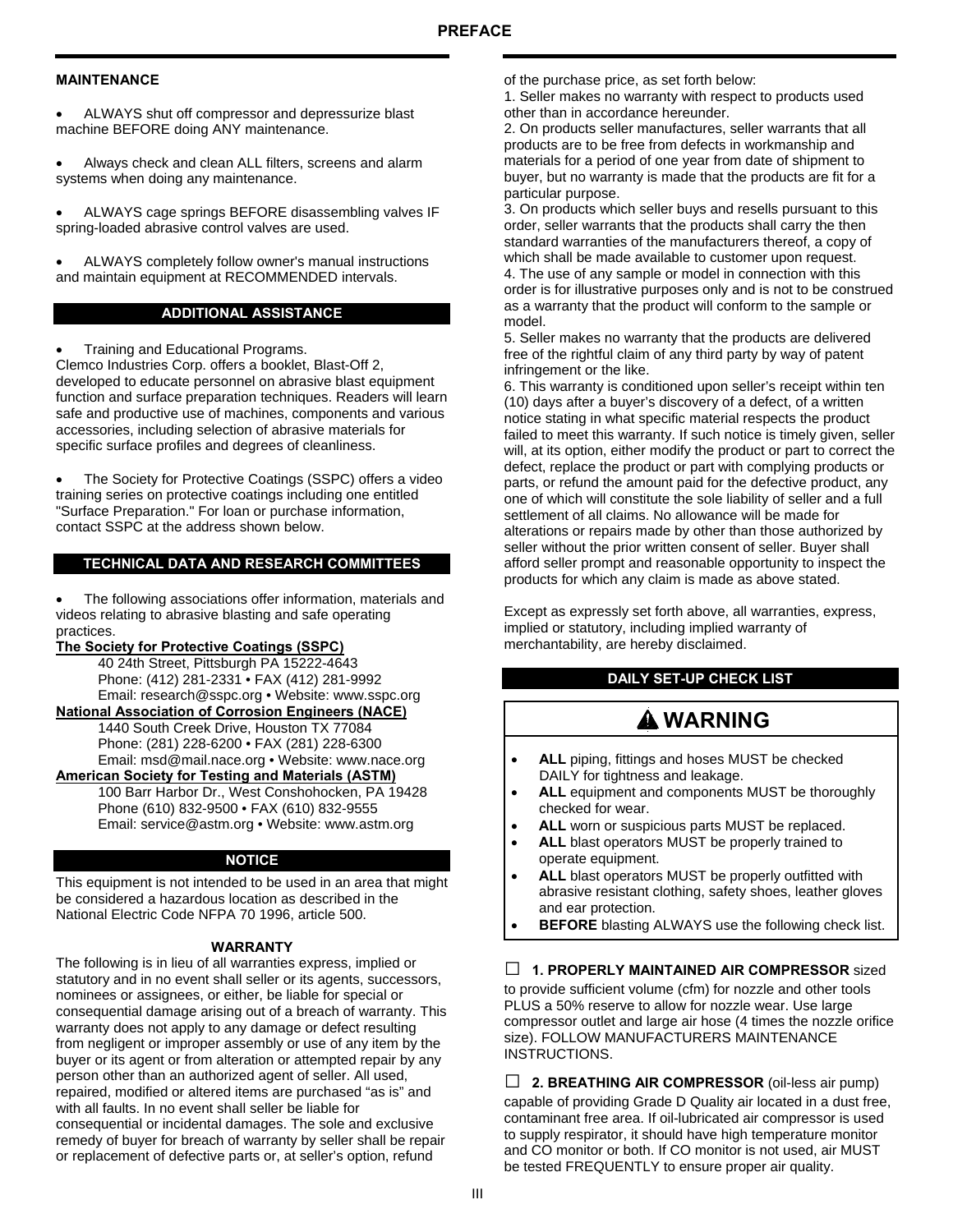**□ 3. Clean, properly maintained NIOSH-APPROVED SUPPLIED-AIR RESPIRATOR.** ALL components should ALWAYS be present. NEVER operate without inner lens in place. Thoroughly inspect ALL components DAILY for cleanliness and wear. ANY substitution of parts voids NIOSH approval i.e. cape, lenses, breathing hose, breathing air supply hose, air control valve, cool air or climate control devices.

**□ 4. OSHA required BREATHING AIR FILTER** for removal of moisture and particulate matter from breathing air supply. THIS DEVICE DOES NOT REMOVE OR DETECT CARBON MONOXIDE (CO). ALWAYS USE CO MONITOR ALARM.

**□ 5. ASME CODED BLAST MACHINE** sized to hold 1/2 hour abrasive supply. ALWAYS ground machine to eliminate static electricity hazard. Examine pop up valve for alignment. Blast machine MUST be fitted with a screen to keep out foreign objects and a cover to prevent entry of moisture overnight.

**□ 6. AIR LINE FILTER** installed AS CLOSE AS POSSIBLE to machine inlet. Sized to match inlet piping or larger air supply line. Clean filter DAILY. Drain OFTEN.

**□ 7. REMOTE CONTROLS** MUST be in PERFECT operating condition. ONLY use APPROVED spare parts, including twin- line hose. DAILY: test system operation and check button bumper and spring action of lever and lever lock. DO NOT USE WELDING HOSE.

**□ 8. BLAST HOSE** with ID 3 to 4 times the nozzle orifice. Lines MUST be run AS STRAIGHT AS POSSIBLE from machine to work area with NO sharp bends. Check DAILY for internal wear and external damage.

**□ 9. HOSE COUPLINGS, NOZZLE HOLDERS** fitted SNUGLY to hose end and installed using PROPER coupling screws. Coupling lugs MUST be snapped FIRMLY into locking position. Gasket MUST form positive seal with safety pins inserted through pin holes. Check gaskets and replace if ANY sign of wear, softness or distortion. ALWAYS install safety cables at every connection to prevent disengagement. Check nozzle holder for worn threads. NEVER MIX DIFFERENT BRANDS OF COMPONENTS. Check each of these components DAILY.

**□ 10.** Inspect **NOZZLE and GASKET** DAILY for wear. Replace nozzle when 1/16" larger than original size or if liner appears cracked. Check nozzle threads for wear.

**□ 11.** Use abrasive that is properly sized and free of harmful substances; such as, free silica, cyanide, arsenic or lead. Check material data sheet for presence of toxic or harmful substances.

**□ 12.** Test surface to be blasted for toxic substances. Take appropriate, and NIOSH required, protective measures for operator and bystanders which pertain to substances found on the surface to be blasted.

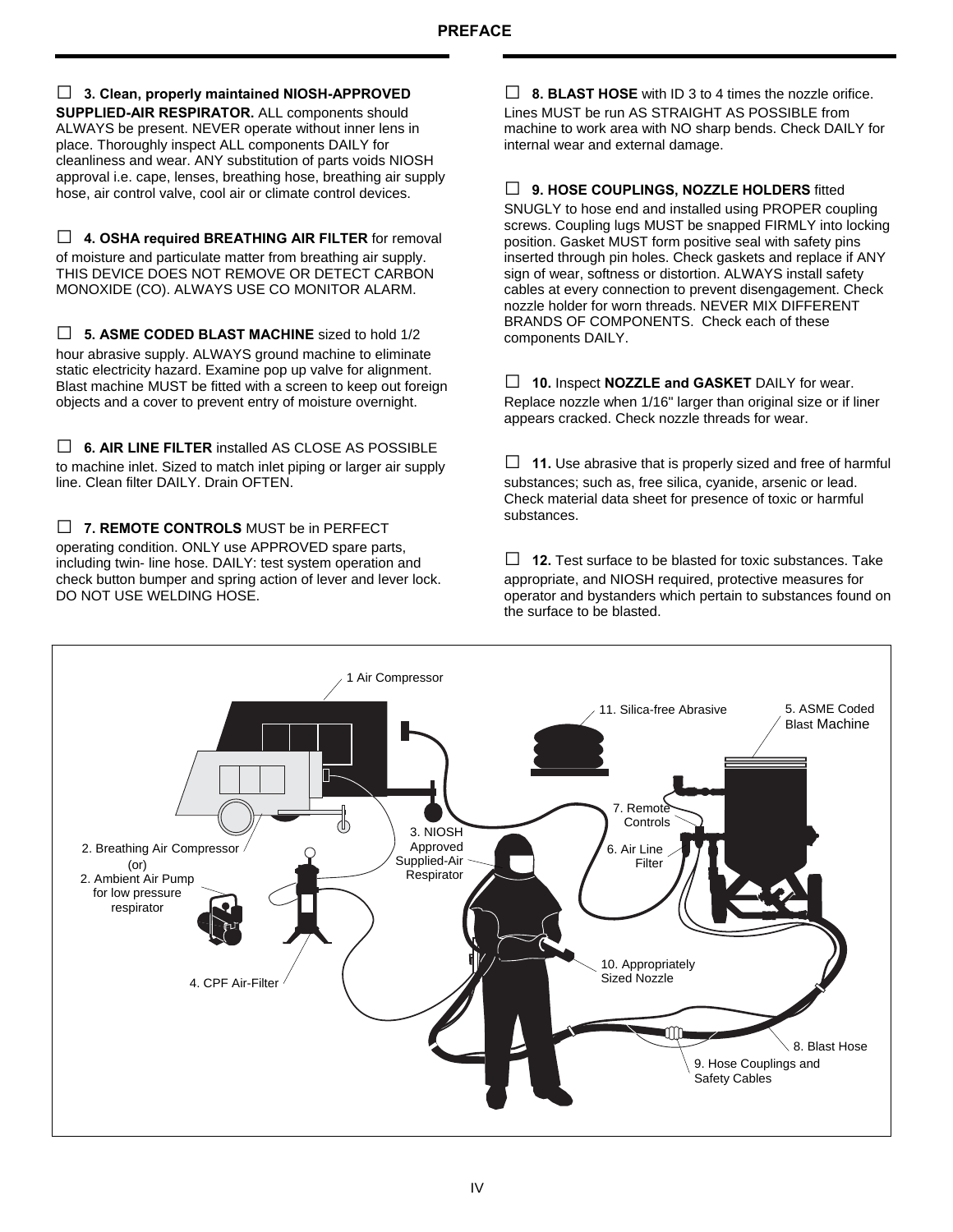### **1.0 INTRODUCTION**

#### **1.1 Scope**

**1.1.1** This manual covers the preparation, operation, maintenance, troubleshooting, and replacement parts for Clemco's Clem-Cool Air Conditioner. The conditioner is used to cool compressed respirable air supplying an Apollo supplied-air respirator or Comfort Vest. Read this manual and the appropriate Apollo HP (high pressure) respirator manual and/or Comfort Vest manual before using the Clem-Cool air conditioner.

**1.1.2** The National Institute for Occupational Safety and Health (NIOSH) approval and Occupational Safety & Health Administration (OSHA) regulations cited within this manual apply when the air conditioner is used to provide air to a supplied-air respirator. The regulations do not apply if the air conditioner is used with a Comfort Vest alone. When a vest is used with a respirator having a cape that extends over the vest, air from the vest could be inhaled by the user. For that reason, Grade D air or higher quality, as defined in Section 2.1 of this manual, must be provided to both the respirator and vest.

### **1.2 Safety Alerts**

**1.2.1** Clemco uses safety alert signal words, based on ANSI Z535.4-1998, to alert the user of a potentially hazardous situation that may be encountered while operating this equipment. ANSI's definitions of the signal words are as follows:



**This is the safety alert symbol. It is used to alert the user of this equipment of potential personal injury hazards.** 

**Obey all safety messages that follow this symbol to avoid possible injury or death.** 

# **CAUTION**

**Caution used without the safety alert symbol indicates a potentially hazardous situation which, if not avoided, may result in property damage.** 

# **A** CAUTION

**Caution indicates a potentially hazardous situation which, if not avoided, may result in minor or moderate injury.** 

# **A** WARNING

**Warning indicates a potentially hazardous situation which, if not avoided, could result in death or serious injury.** 

# **A DANGER**

**Danger indicates an imminently hazardous situation which, if not avoided, will result in death or serious injury.** 

### **1.3 NIOSH Approval**

**1.3.1** The Clem-Cool Air Conditioner is approved by NIOSH to use with Clemco Apollo respirators.

**1.3.2** The NIOSH label shown below lists the Apollo respirator approval numbers. An X on the approval line indicates which components are approved for the specific respirator. Do not use any non-approved components with the respirator.

| Cautions and<br>imitations                                                                                                                                                                                                                                                                                                                       |
|--------------------------------------------------------------------------------------------------------------------------------------------------------------------------------------------------------------------------------------------------------------------------------------------------------------------------------------------------|
|                                                                                                                                                                                                                                                                                                                                                  |
|                                                                                                                                                                                                                                                                                                                                                  |
|                                                                                                                                                                                                                                                                                                                                                  |
| <b>BCDEJMNOS</b>                                                                                                                                                                                                                                                                                                                                 |
| <b>BCDEJMNOS</b>                                                                                                                                                                                                                                                                                                                                 |
| <b>BCDEJMNOS</b>                                                                                                                                                                                                                                                                                                                                 |
| <b>BCDEJMNOS</b>                                                                                                                                                                                                                                                                                                                                 |
| C- Do not exceed maximum use concentrations established by regulatory standards.<br>D- Air-line respirators can be used only when the respirators are supplied with<br>respirable air meeting the requirements of CGA G-7.1 Grade D or higher quality.<br>E- Use only the pressure ranges and hose lengths specified in the user's instructions. |
| J- Failure to properly use and maintain this product could result in injury or death.                                                                                                                                                                                                                                                            |
|                                                                                                                                                                                                                                                                                                                                                  |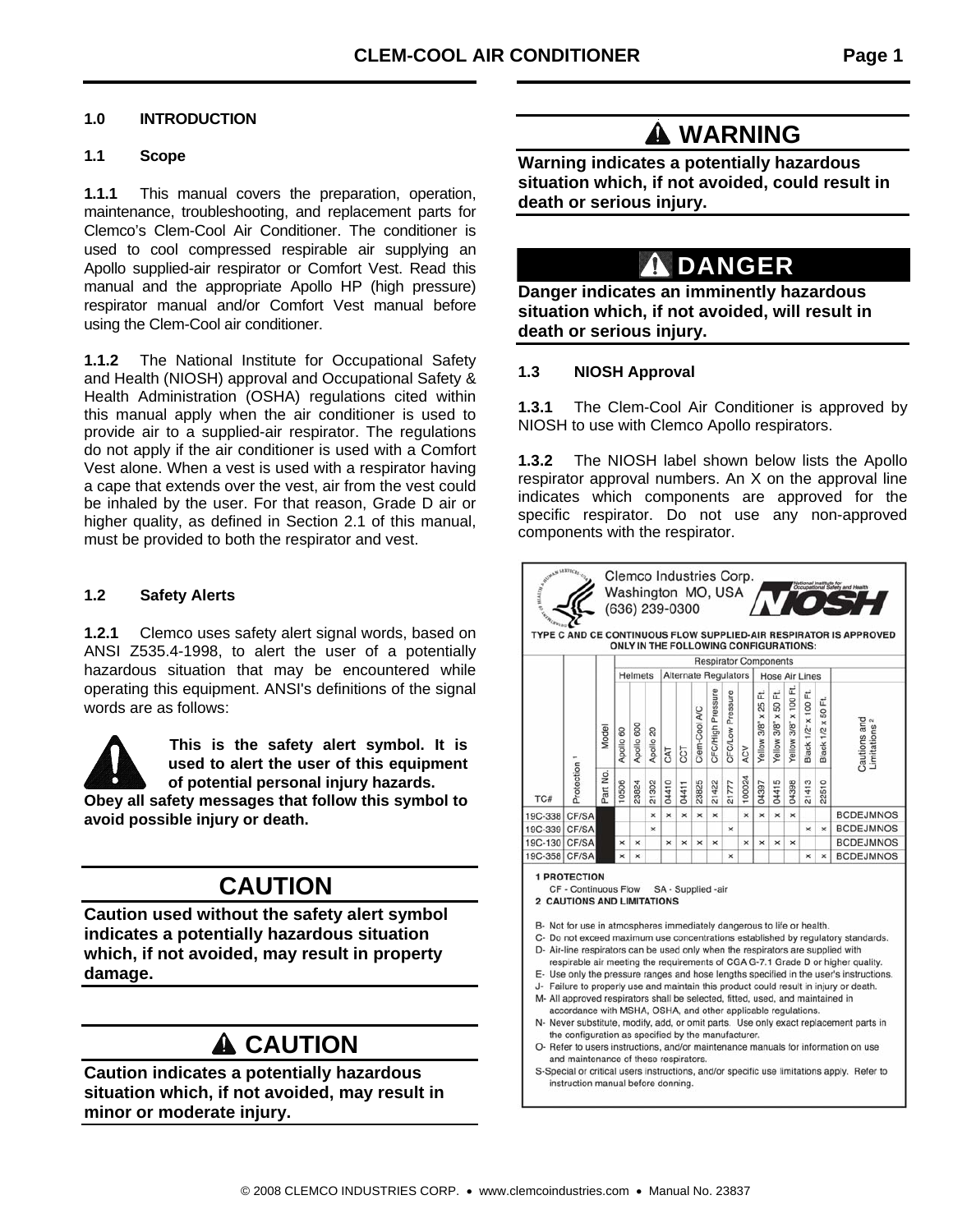# **WARNING**

**NIOSH approval applies to items shown on the label when used as a complete system. Do not make any non-approved modification, deletion, or substitution. Non-approved components void the NIOSH approval and may permit ingress of toxic and hazardous dust, resulting in toxic poisoning and respiratory disease.** 

## **1.4 OSHA Regulations**

**1.4.1** OSHA Regulation 29 CFR 1910.134 for respiratory protection in General Industry is referenced throughout this document. Respiratory protection standards for Construction 29 CFR 1926.103 and for Maritime 29 CFR-1915.154, 1917, and 1918 refer to 1910.134. The complete regulation is available through the U.S. Dept. of Labor web site at www.osha.gov.

**1.4.2** OSHA Regulations 29 CFR 1910.134(a) and (c) require the employer to establish and maintain a comprehensive, written, respiratory protection program administered by a suitably-trained program administrator. The program must include, but is not limited to the following:

- 1. Procedures for selecting NIOSH-certified respirators.
- 2. Medical evaluations of employees required to use respirators.
- 3. Fit testing procedures.
- 4. Procedures for proper use of respirator in routine and foreseeable emergency situations.
- 5. Procedures and schedules for cleaning, disinfecting, storing, inspecting, repairing, discarding and otherwise maintaining respirators.
- 6. Procedures to ensure adequate air quality, quantity and flow of breathing air for atmosphere-supplying respirators.
- 7. Training of employees in the respiratory hazards to which they are potentially exposed during routine and emergency situations.
- 8. Training of employees in the proper use of the respirators, including putting on and removing them, any limitations on their use, and their maintenance.
- 9. Procedures for regularly evaluating the effectiveness of the program.

**1.4.3** It is essential that the user be properly instructed in the use and maintenance of the respirator. The respirator manual and this manual for the air conditioner must be made available to all users of the respirator, and the users must demonstrate their understanding of its subject matter. Read the entire manual before installing or operating the equipment.

**1.4.4** The air conditioner must be supplied with respirable air meeting requirements described herein. It is the responsibility of the employer to provide quality breathing-air to the respirator, and to establish a program to ensure that the respirator and accessories are properly used and maintained.

### **1.5 Description**

**1.5.1** The Clem-Cool Air Conditioner is an approved alternate air control device, which provides the user with a source of cool air when used in conjunction with a Clemco supplied-air respirator or Comfort Vest. The illustration in Figure 1 shows components and controls for the Clem-Cool air conditioner.



### **2.0 AIR SUPPLY**

## **2.1 Air Quality**

# **DANGER**

**Never connect a breathing air line to an air source that has not been tested for gas and particulate contamination. The presence of unacceptable levels of carbon monoxide (CO) or other gases, or oxygen deficiency in breathing air will cause death to the user.** 

**2.1.1** The employer is responsible for ensuring that breathing air shall meet the requirements for Grade D or higher quality, as described in Compressed Gas Association Commodity Specification pamphlet G-7.1., titled Commodity Specification For Air, published by Compressed Gas Association Inc., Chantilly, VA. Website: www.cganet.com, (29 CFR 1910.134 (i)).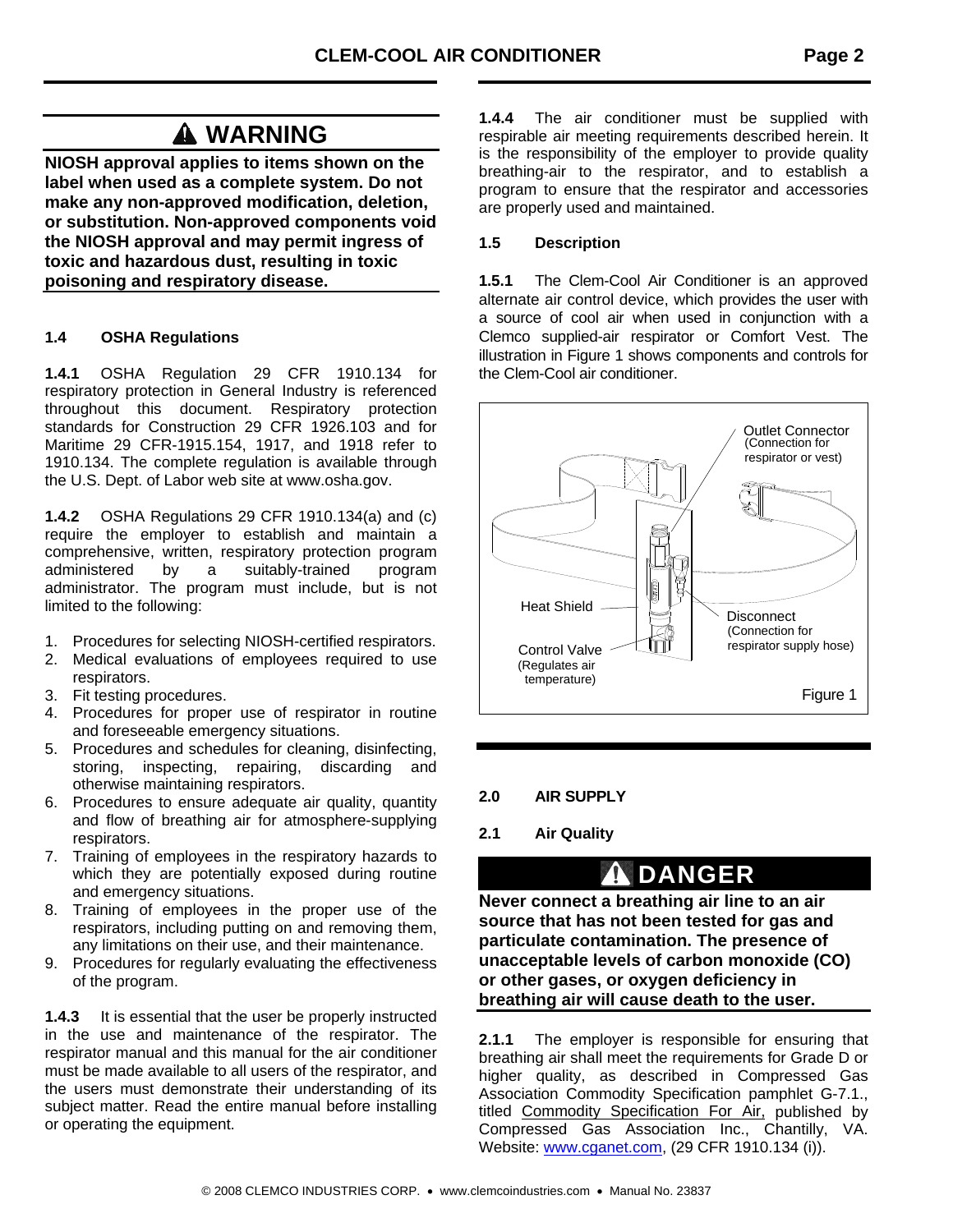**2.1.2** Limiting characteristics of Grade D air, as of the publication of this manual is as follows:

| Carbon Dioxide  maximum of 1000 ppm                |
|----------------------------------------------------|
| Carbon Monoxide  maximum of 10 ppm                 |
|                                                    |
| Oil (hydrocarbons)  maximum of 5 mg/m <sup>3</sup> |
| Oxygen between 19.5 - 23.5%                        |

\* Specific measurement of odor in gaseous air is impractical. Air may have a slight odor but the presence of a pronounced odor renders the air unsatisfactory.

**2.1.2** Special care must be taken to avoid accidental connection to any lines other than compressed air, such as, oxygen, acetylene, or nitrogen.

**2.1.3** When the air conditioner is used for breathing air, the quality of air supplied to the air conditioner is extremely critical to the safety of the user.

**2.1.4** Any air inhaled from the air conditioner must meet the requirement for respirable air as stated herein. If the air conditioner supplies air to a vest that is used with a hooded respirator, air supplied to the vest must also be respirable air meeting the requirements for Grade D or better.

**2.1.6** Prior to using the respirator, read the owner's manual and all instructions, labels, and warnings relating to the compressed air source. Take special care to abide by all warnings from the compressor manufacturer regarding compressor use, and from the cylinder and air supplier, for breathing air cylinders and their use.

**2.1.7** A Clemco CPF filter may be installed and regularly maintained to remove objectionable odors, oil mist, water, pipe scale, and other particulate matter.

## **2.2 Breathing-Air from Cylinders**

# **DANGER**

**Operators must never use or operate breathing air cylinders, without proper pressure reducing devices, and training on their use. Breathing cylinders are under extremely high air pressure. Improper use could cause cylinders or accessories to rupture, resulting in severe injury or death.** 

**2.2.1** Using cylinders (high-pressure air bottles) requires special knowledge of their use and compliance with OSHA Regulations. Refer to 29 CFR 1910.134(h) and (i) and 49 CFR part 173, and part 178.

**2.2.2** The employer shall ensure that cylinders used to supply breathing air to respirators meet all requirements which may include, but are not limited to, their testing and maintenance, a certificate of analysis for air quality and moisture.

**2.2.3** Cylinders must be equipped with a properly maintained pressure-reducing valve that reduces pressure to the approved pressure range as shown in Section 2.4.3.

### **2.3 Breathing-Air from Compressors**

**2.3.1** The employer shall ensure that air from compressors used to supply breathing air to respirators meets the requirements in 29 CFR 1910.134.(i)(5).

**2.3.2** Precautions must be taken to prevent contaminants from entering the compressor intake: Ref. 29 CFR 1910.134.(i)(5)(i). The compressor inlet must be located away from all sources of toxic contaminants including carbon monoxide, which is found in engine exhaust (including the exhaust from the compressor's engine), and in any form of combustion. No vehicles should be allowed near the compressor intake. Contaminants can enter respiratory equipment through the compressor air inlet. This inlet must not be located near any exhaust system outlet, ventilation flue, or source of fumes or particles of any kind.

**2.3.3** The compressed-air supply system must be equipped with suitable in-line air-purifying sorbent beds and filters, and be maintained to further ensure breathing air quality: 29 CFR 1910.134 (iii).

**2.3.4** If the breathing-air supply is from a non-oillubricated compressor, the employer shall ensure that the carbon monoxide levels in the breathing air do not exceed 10 ppm: 29 CFR 1910.134 (i)(6).

**2.3.5** If an oil-lubricated compressor is used, the employer shall use a high-temperature alarm or carbon monoxide (CO) alarm, or both, to monitor carbon monoxide levels. If only high-temperature alarms are used, the air supply shall be monitored at intervals sufficient to prevent carbon monoxide in the breathing air from exceeding 10 ppm: 29 CFR 1910.134 (i)(7).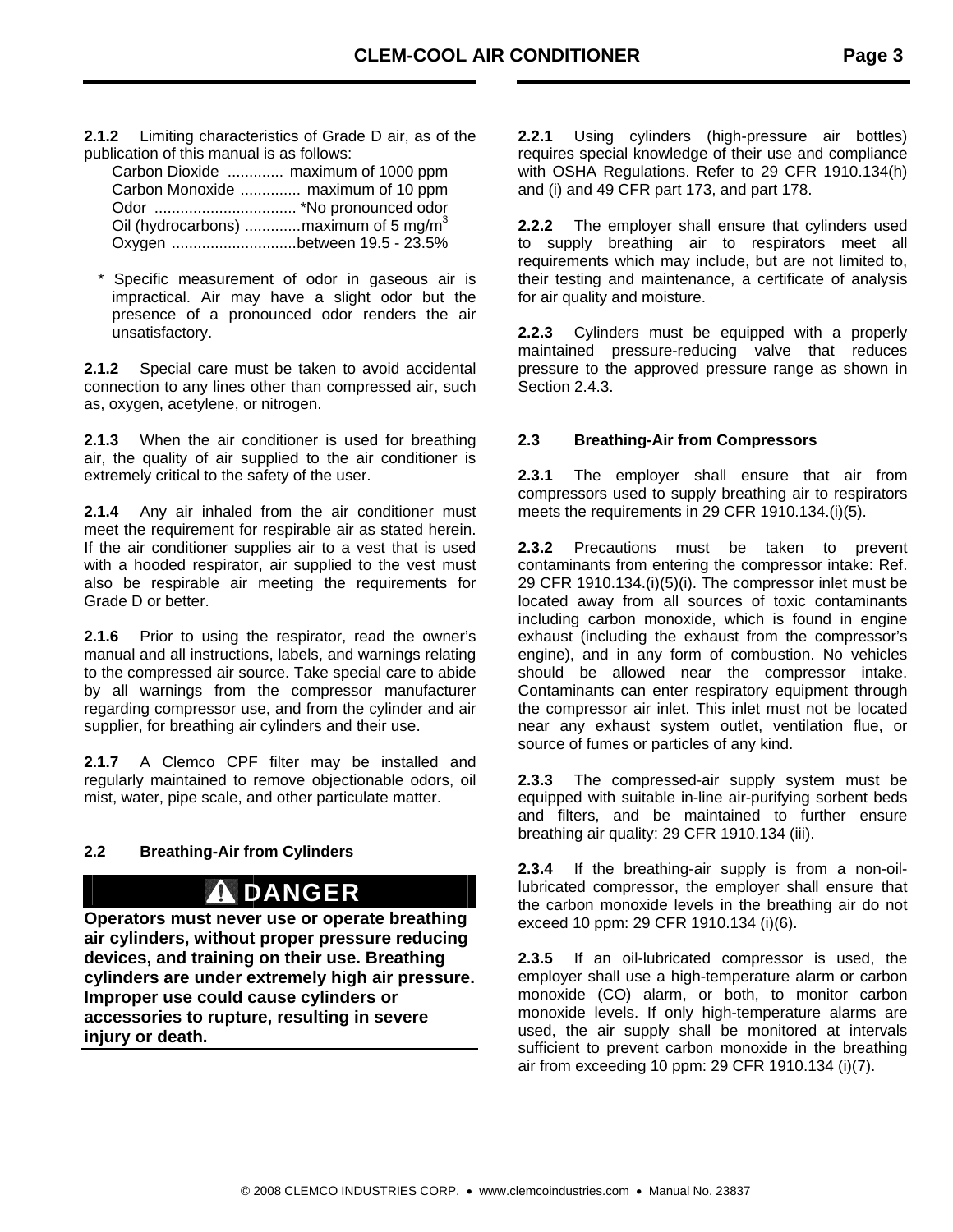### **2.4 Operating Pressure**

**2.4.1** Air pressure at the point of attachment (the point of attachment is where the respirator supply hose is connected to the respirable air source) must be maintained at pressures between 90 to 100 psi (pounds per square inch), as shown in the table in Section 2.4.3. Maintaining the correct operating pressure at the point of attachment ensures the correct air flow to the respirator.

**2.4.2** The Clemco CPF Inline Particulate Filter with regulator meets this requirement for a regulator and gauge, provided inlet pressure does not exceed 150 psi.

# **DANGER**

**Do not connect the air conditioner, CPF Filter, or any other regulator or filter, to bottled air that does not have a pressure reducing valve that reduces pressure to the maximum operating pressure of the respirator of filter it services. Failure to comply with this warning will cause devices rated at lower pressures to rupture under the high pressure of bottled air, which could cause severe injury or death.** 

**2.4.3** Use the following table to determine the minimum pressure setting and maximum respirator hose length that may be used with the air conditioner. Adjust the pressure with the respirator hose and respirator attached. If the regulator is adjusted with static pressure (no air flow), pressure may drop below the required pressure when the respirator is connected, and may result in low air flow. Setting the pressure as shown provides a minimum of 7 cfm (cubic feet per minute) to the respirator. The maximum allowable pressure for use with the air conditioner is 100 psi.

| Minimum  | Overall hose length measured in feet |  |  |           |     |     |     |     |
|----------|--------------------------------------|--|--|-----------|-----|-----|-----|-----|
| Pressure | 25                                   |  |  | 50 75 100 | 125 | 150 | 175 | 200 |
| 90 psi   | x                                    |  |  |           |     |     |     |     |
| 95 psi   |                                      |  |  |           |     |     |     |     |

The maximum overall hose length used with the air conditioner is 200 feet when providing air to a respirator.

### **2.5 Air Volume**

**2.5.1** The air conditioner must be supplied with 20 cfm of Grade D breathing air at 90 to 100 psi.

# **WARNING**

**The compressor must provide adequate output and the plumbing between the compressor and the point of attaching the respirator hose must have sufficient capacity to supply the volume of air at the pressure required. Restricted air flow will cause discomfort to the user, and may result in ingress of hazardous and toxic dust, subjecting the user to health and life threatening toxic poisoning and long term respiratory disease and death.** 

- **3.0 SET-UP and ADJUSTMENTS**
- **3.1 Attach Breathing Tube Assembly**

# **A** CAUTION

**Note the directional flow arrows on the labels at both ends of the breathing tube. The flow arrows indicate the direction of air flow to the helmet. Flow arrows must point toward the helmet. Failure to properly attach the breathing tube may damage the tube's acoustical foam, which will block air flow, or it may increase noise levels beyond OSHA limits.** 

**3.1.1** The breathing tube has a clamped-on end and a molded-on end. Attach the molded-on swivel connector to the air conditioner's outlet as shown in Figure 2.

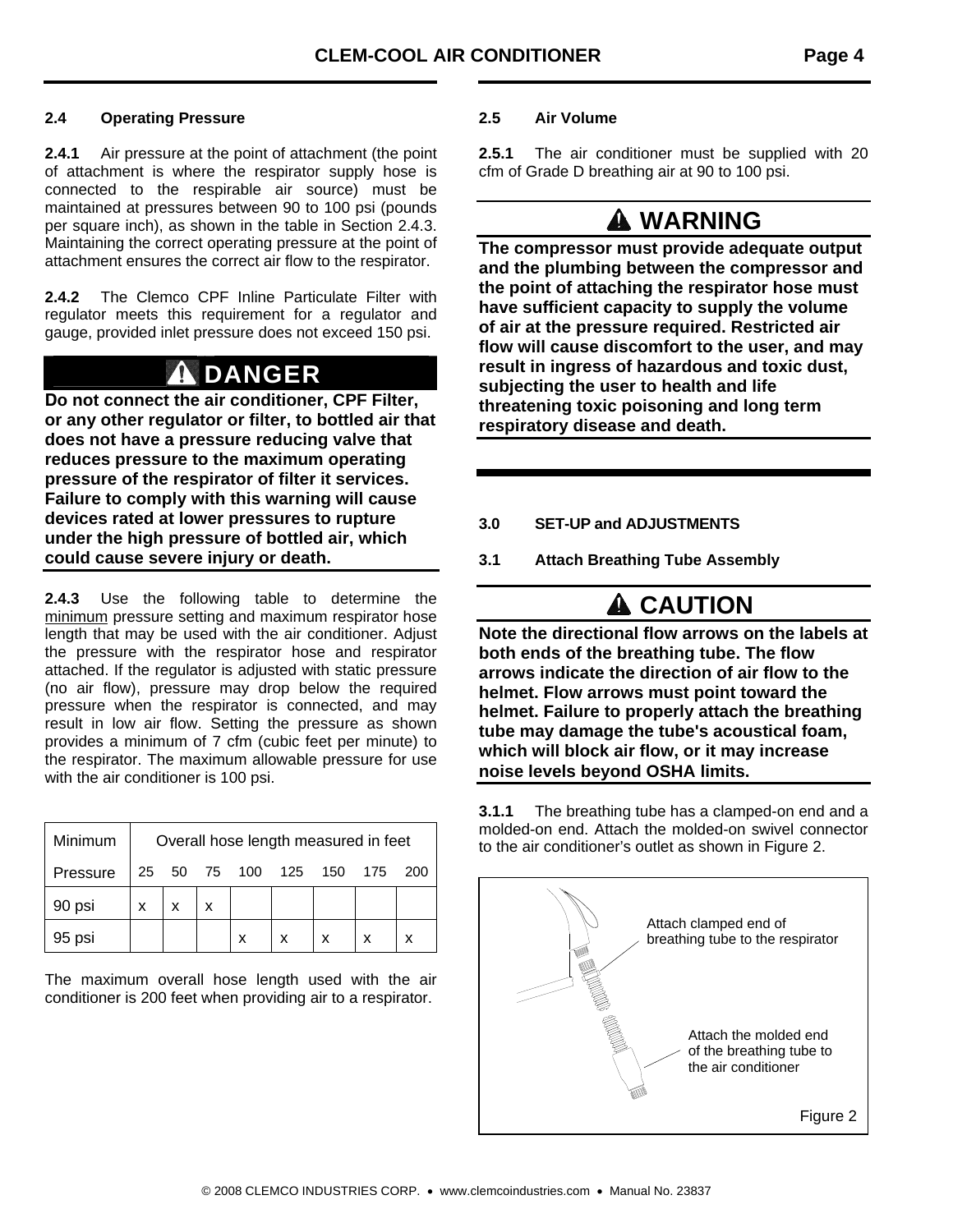**3.1.2** Attach the clamped-on end to the threaded air inlet fitting at the back of the helmet as shown in Figure 2. Do not over-tighten; hand-tight is sufficient.

**3.1.3** Attach an approved Clemco respirator hose to the quick-disconnect nipple.

### **3.2 Air Supply and Pressure**

**3.2.1** Initiate the air supply and regulate air pressure between 90 and 100 psi, as shown in Section 2.4.3.

**3.3** After donning the respirator, securely attach the belt and air conditioner around the waist. Adjust the belt size as required.

## **3.4 Adjust Air Temperature**

**3.4.1** To adjust air temperature, rotate the temperature control valve (shown in Figure 3) located on the lower part of the air conditioner, toward "OFF" for ambient temperature or toward "ON" for maximum cooling. The valve may be positioned anyplace in between to attain the most comfortable temperature setting.



### **4.0 PREVENTIVE MAINTENANCE**

**There are no serviceable parts within the conditioner.** 

## **4.1 Air Filter Screen**

**4.1.1** Inspect and clean the air filter screen monthly. If inadequate air flow is experienced, stop using the air conditioner and inspect the screen for blockage.

# **CAUTION**

**Debris or abrasion on the screen is one indication of dirty air. Dirty air will cause rapid erosion of critical parts of the air conditioner, which will decrease efficiency and life of the conditioner.** 

**4.1.2** To clean the air filter screen, unscrew the quick disconnect nipple from the inlet elbow. Turn the elbow upside down and tap it on a solid surface to remove loose debris. The screen can be removed by tapping the elbow described above. If the screen is wedged in place it may be necessary to destroy it in order to remove it. Replace the screen before reassembly.

## **5.0 TROUBLESHOOTING**

## **5.1 Inadequate Air Flow**

**5.1.1** Check filter screen for debris.

**5.1.2** Make sure supply air pressure is between 90 and 100 psi. A pressure regulator and gauge must be installed at the point of attachment (where the respirator supply hose is connected to the respirable air source).

## **5.2 Poor Cooling Performance**

**5.2.1** Inadequate air flow affects cooling performance. Refer to Paragraph 5.1.

**5.2.2** The temperature of the compressed air has an effect on the air conditioner's discharge temperature. Make sure that none of the lines that supply compressed air to the conditioner is routed near any source of heat, such as a steam radiator, furnace, etc. When possible avoid exposure to direct sunlight.

**5.2.3** Erosion of internal parts: Compressed air moving through the air conditioner will eventually wear critical components. Dirty air accelerates wear of internal parts. There are no replaceable parts within the conditioner.